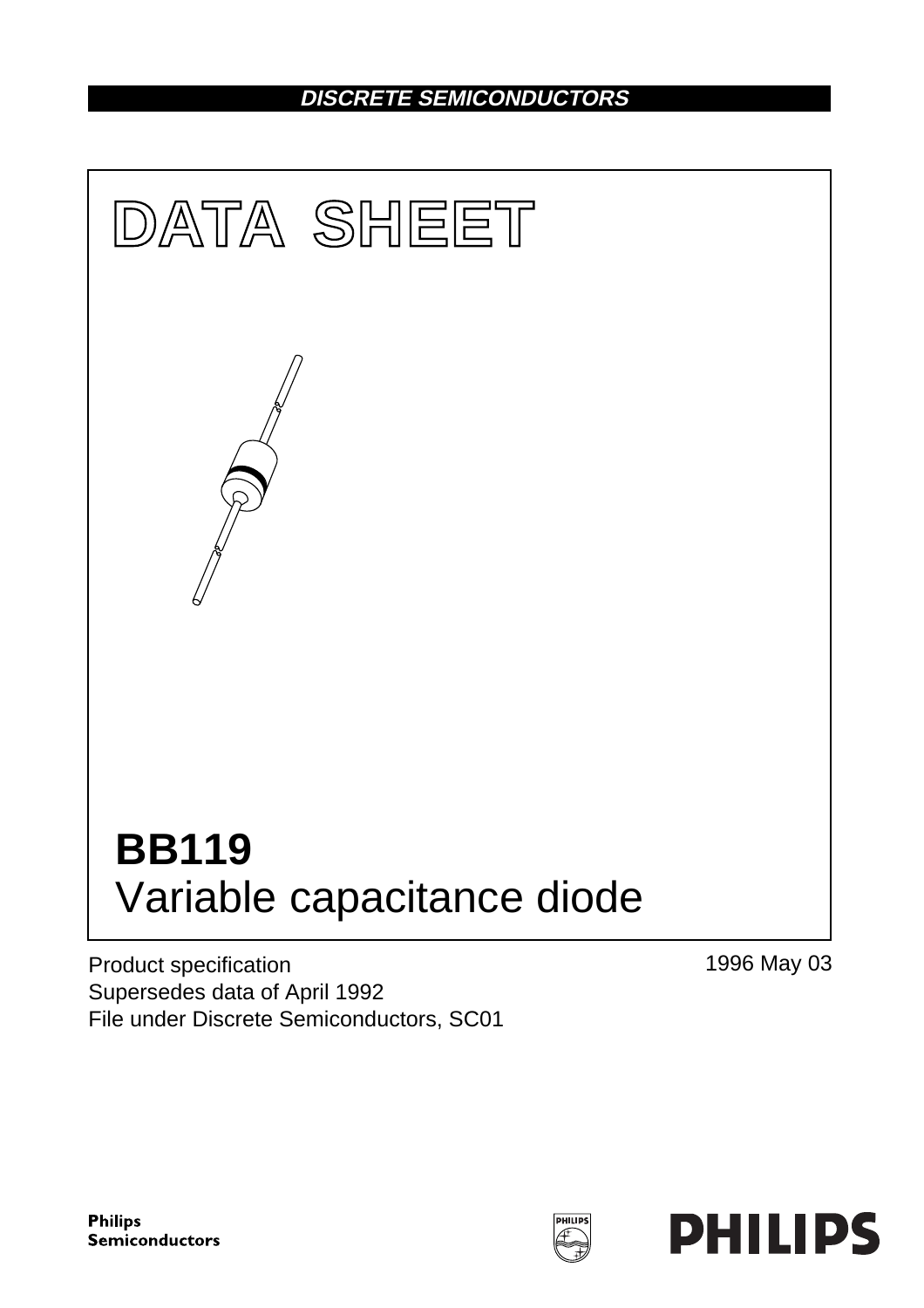# **Variable capacitance diode BB119**

### **FEATURES**

- Hermetically sealed leaded glass SOD27 (DO-35) package
- C10: 17 pF; ratio: 1.3.

#### **APPLICATIONS**

• Automatic frequency control.

#### **DESCRIPTION**

The BB119 is a variable capacitance diode, fabricated in planar technology, and encapsulated in the hermetically sealed leaded glass SOD27 (DO-35) package.



# **LIMITING VALUES**

In accordance with the Absolute Maximum Rating System (IEC 134).

| <b>SYMBOL</b>    | <b>PARAMETER</b>               | MIN. | MAX.   | <b>UNIT</b> |
|------------------|--------------------------------|------|--------|-------------|
| V <sub>R</sub>   | continuous reverse voltage     |      | 15     |             |
| ΙF               | continuous forward current     |      | 200    | mA          |
| <sup>I</sup> stq | storage temperature            | -55  | $+150$ | $^{\circ}C$ |
|                  | operating junction temperature |      | 150    | °C          |

#### **ELECTRICAL CHARACTERISTICS**

 $T_i = 25 \degree C$ ; unless otherwise specified.

| <b>SYMBOL</b>                  | <b>PARAMETER</b>        | <b>CONDITIONS</b>                                | MIN. | TYP. | MAX.                     | <b>UNIT</b> |
|--------------------------------|-------------------------|--------------------------------------------------|------|------|--------------------------|-------------|
| <sup>I</sup> R                 | reverse current         | $V_R$ = 15 V; see Fig.3                          |      |      | 50                       | nA          |
|                                |                         | $V_R$ = 15 V; T <sub>i</sub> = 150 °C; see Fig.3 |      |      | 2                        | μA          |
| $r_{\rm s}$                    | diode series resistance | $f = 200$ MHz; note 1                            |      | 0.2  | 1.5                      | Ω           |
| $C_{d}$                        | diode capacitance       | $V_R = 4$ V; f = 1 MHz; see Figs 2 and 4         | 20   |      | -25                      | рF          |
|                                |                         | $V_R$ = 10 V; f = 1 MHz; see Figs 2 and 4        |      | 17   | $\overline{\phantom{0}}$ | pF          |
| $\frac{C_{d(4V)}}{C_{d(10V)}}$ | capacitance ratio       | $f = 1$ MHz                                      | 1.3  |      |                          |             |

#### **Note**

1.  $V_R = 4 V$ .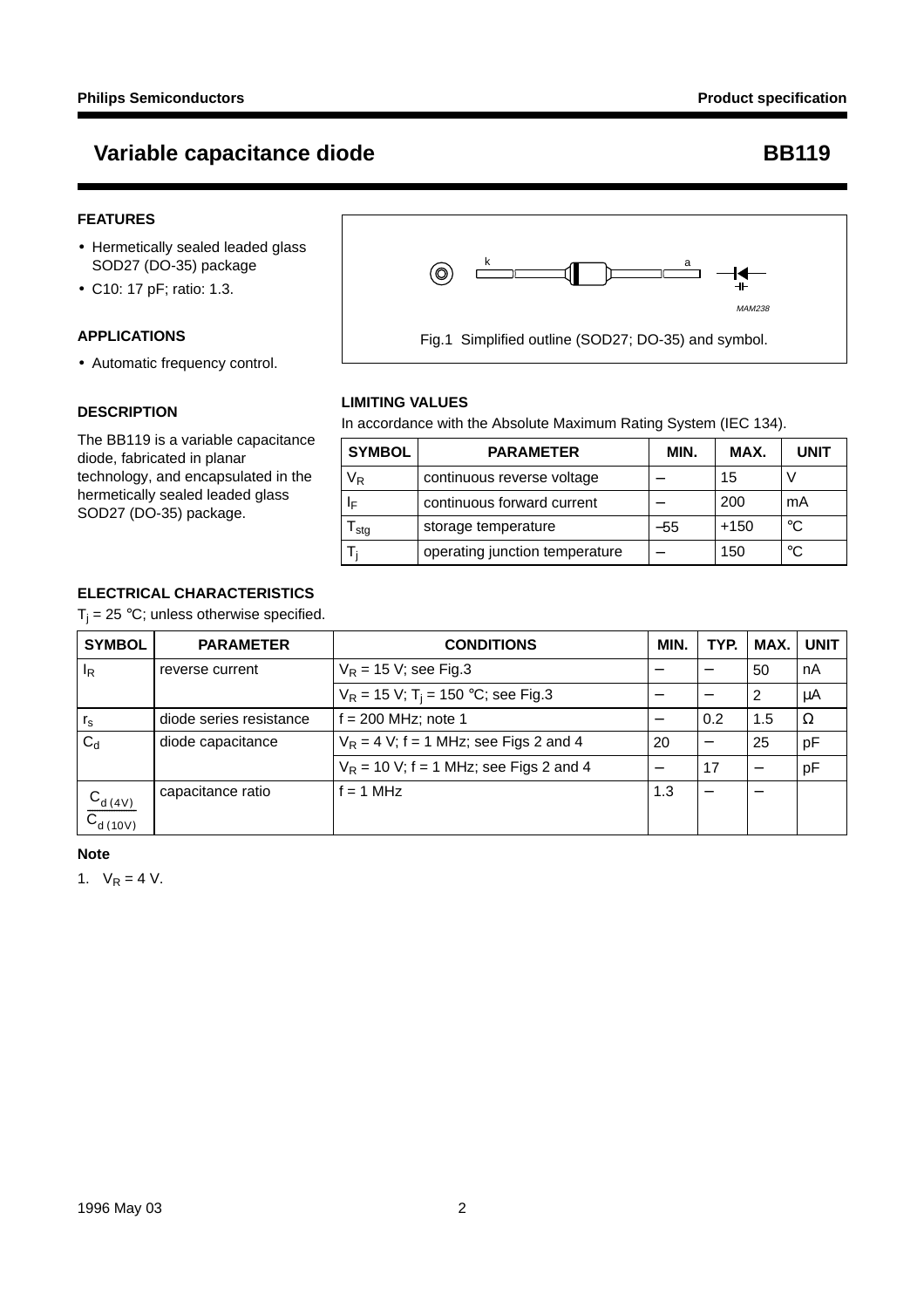## **GRAPHICAL DATA**